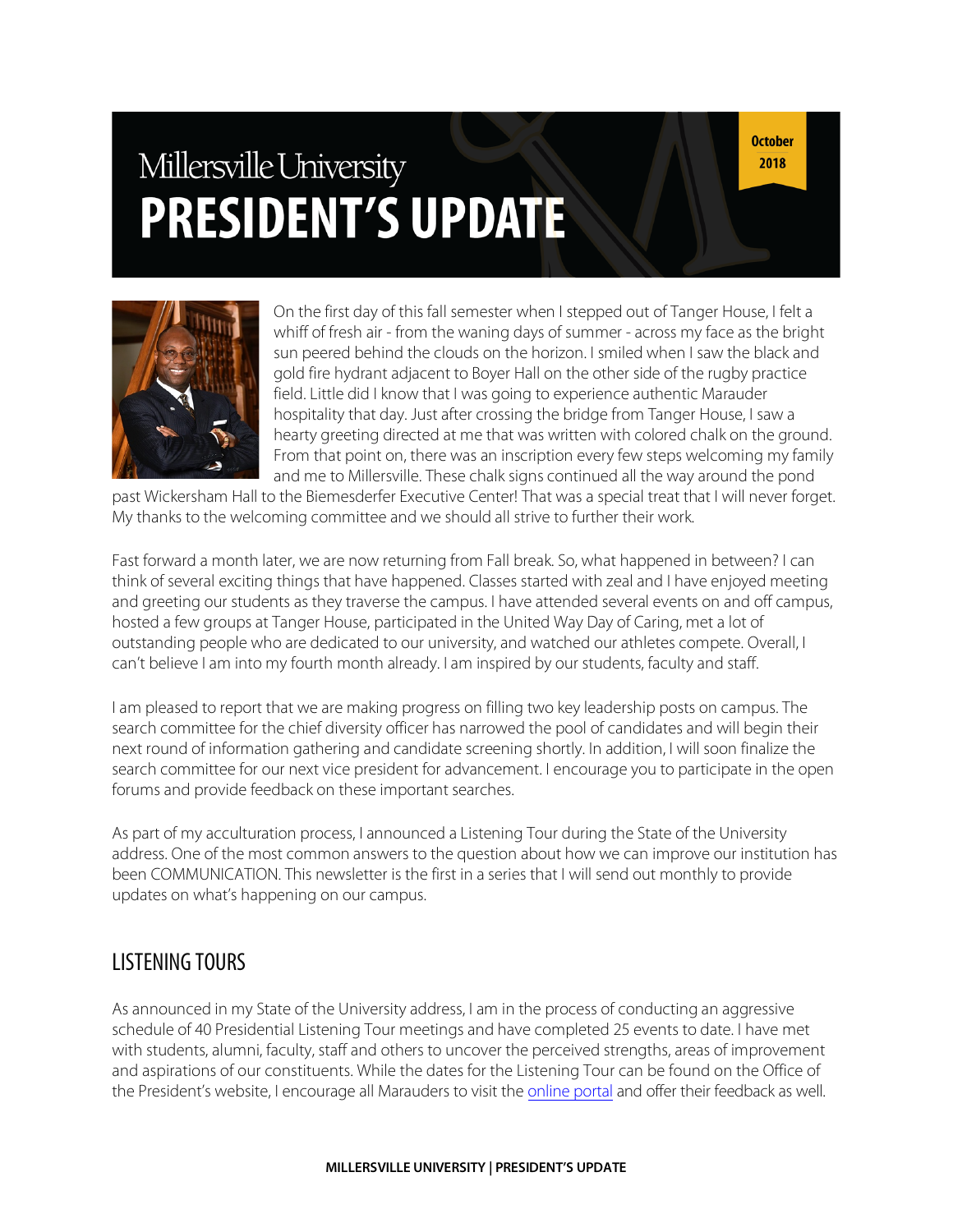A summary of what has been shared so far can be found on my Listening Tour webpage. In the upcoming weeks, I will continue to share findings as well as some of the progress undertaken to resolve problems and challenges that have been uncovered during my visits. | View [Listening](https://www.millersville.edu/president/listening-tour.php) Tour Findings

## ENROLLMENT UPDATE

I am pleased to report that this fall's first year class shows great promise. Approximately 1,380 freshmen and 500 transfer students joined us this semester. The average GPA for this freshmen class is 3.41, and the average SAT total increased by 16 points to 1079. This class includes nine high school valedictorians and our Honors College enrollment is among the strongest on record.

As part of our strategic efforts, we welcomed 29 international students – up from 11 a year ago, and our out-of-state freshmen enrollment has gone from 156 students to 188 students. I am confident that our international enrollments will continue to grow in coming years as several new initiatives begin to produce positive outcomes.

In terms of overall fall enrollment, our undergraduate enrollment on census date was virtually the same as last fall and stands at 6,779 students. A slightly higher number of our undergraduate students are studying part-time this fall as compared to last fall. On a positive note, graduate enrollment showed a small increase and crossed the 1,000 student threshold to 1,002, up from 970 last fall. | Read [2018-19 Fact](https://www.millersville.edu/iea/ir/factbooks/1819/index.php) Book

## CHANCELLOR'S VISIT

We welcomed the new Chancellor of the Pennsylvania State System of Higher Education to our campus on September 18. Millersville was the first campus that he visited on his tour of the system and his day included meetings with students, faculty, staff, trustees and administrators. I found Chancellor Dan Greenstein to be very approachable and energetic and was enlightened by our conversations. I encourage all campus community members to read the Chancellor's Blog and learn more about his initial campus visits. | Visit [the Chancellor's](https://chancellorgreenstein.blogspot.com) Blog

# INTEGRATED STUDIES

Our Integrated Studies program, under the direction of Dr. Thomas Neuville, is emerging as a unique signature program on campus. On September 24, we awarded our first certificates to several students who successfully completed the program. This program offers students with intellectual disabilities the opportunity to participate in a 2 or 4-year inclusive post-secondary experience. Students are fully immersed in the Millersville campus through engaging academics, career exploration and building relationships.

On a related note, Millersville was proud to co-host an important one-day conference to commemorate important milestones in disability rights in Pennsylvania on September 28. Our partners included the Pennhurst Memorial and Preservation Alliance, The Arc of Pennsylvania and other disability advocacy organizations. Over 150 prominent advocates, policymakers, scholars and our students participated in this